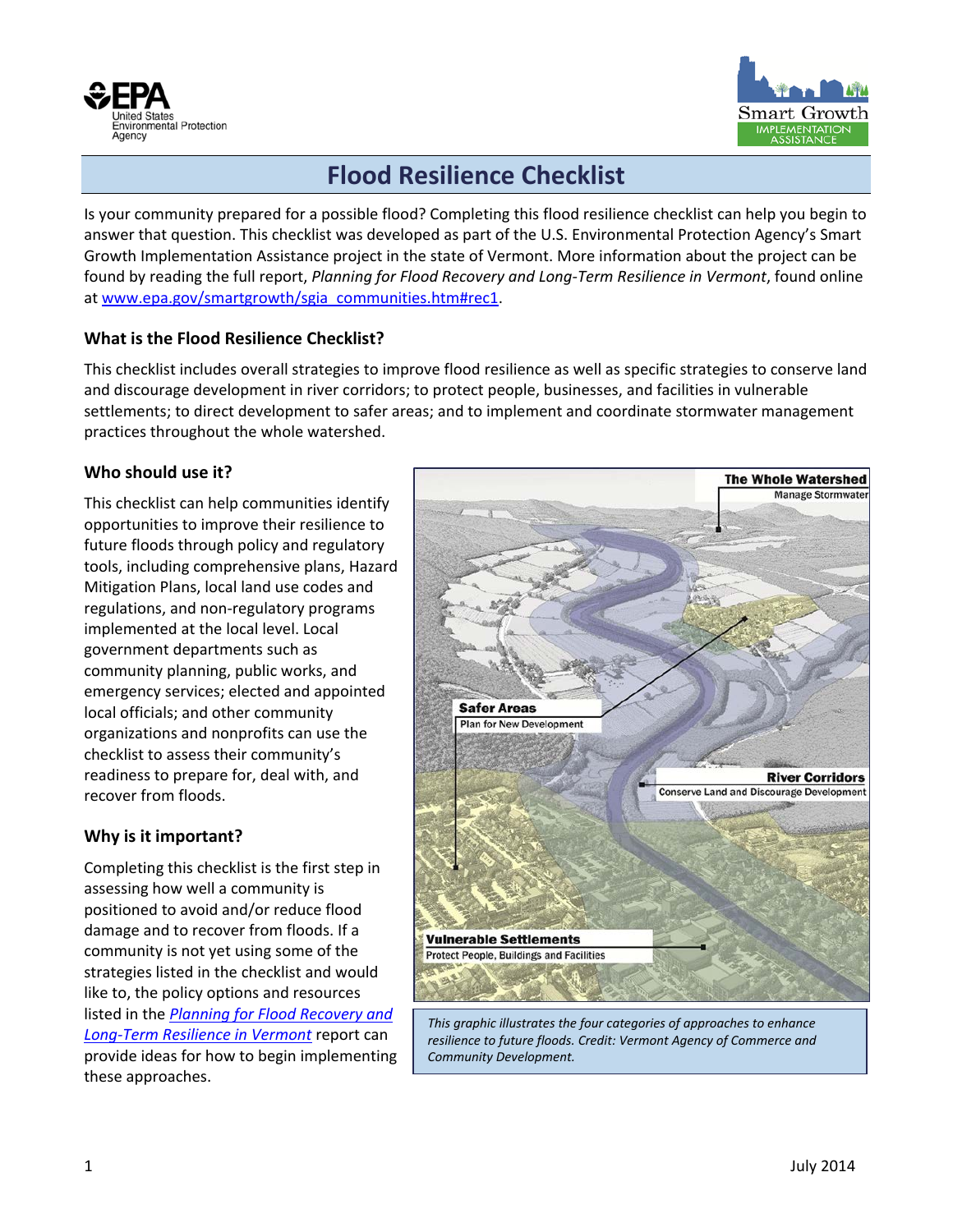| <b>FLOOD RESILIENCE CHECKLIST</b>                                                                                                                                                                                                       |     |           |
|-----------------------------------------------------------------------------------------------------------------------------------------------------------------------------------------------------------------------------------------|-----|-----------|
| <b>Overall Strategies to Enhance Flood Resilience</b><br>(Learn more in Section 2, pp. 9-11 of<br>Planning for Flood Recovery and Long-Term Resilience in Vermont)                                                                      |     |           |
| Does the community's comprehensive plan have a hazard element or<br>1.<br>flood planning section?                                                                                                                                       | Yes | <b>No</b> |
| Does the comprehensive plan cross-reference the local Hazard<br>а.<br>Mitigation Plan and any disaster recovery plans?                                                                                                                  | Yes | <b>No</b> |
| b. Does the comprehensive plan identify flood- and erosion-prone<br>areas, including river corridor and fluvial erosion hazard areas,<br>if applicable?                                                                                 | Yes | <b>No</b> |
| Did the local government emergency response personnel, flood<br>c.<br>plain manager, and department of public works participate in<br>developing/updating the comprehensive plan?                                                       | Yes | <b>No</b> |
| Does the community have a local Hazard Mitigation Plan approved by<br>2.<br>the Federal Emergency Management Agency (FEMA) and the state<br>emergency management agency?                                                                | Yes | <b>No</b> |
| Does the Hazard Mitigation Plan cross-reference the local<br>а.<br>comprehensive plan?                                                                                                                                                  | Yes | <b>No</b> |
| Was the local government planner or zoning administrator involved<br>b.<br>in developing/updating the Hazard Mitigation Plan?                                                                                                           | Yes | <b>No</b> |
| Were groups such as local businesses, schools, hospitals/medical<br>c.<br>facilities, agricultural landowners, and others who could be affected<br>by floods involved in the Hazard Mitigation Plan drafting process?                   | Yes | <b>No</b> |
| d. Were other local governments in the watershed involved to<br>coordinate responses and strategies?                                                                                                                                    | Yes | <b>No</b> |
| e. Does the Hazard Mitigation Plan emphasize non-structural pre-<br>disaster mitigation measures such as acquiring flood-prone lands<br>and adopting No Adverse Impact flood plain regulations?                                         | Yes | <b>No</b> |
| f. Does the Hazard Mitigation Plan encourage using green infrastructure<br>techniques to help prevent flooding?                                                                                                                         | Yes | <b>No</b> |
| Does the Hazard Mitigation Plan identify projects that could be<br>g.<br>included in pre-disaster grant applications and does it expedite the<br>application process for post-disaster Hazard Mitigation Grant<br>Program acquisitions? | Yes | <b>No</b> |
| Do other community plans (e.g., open space or parks plans) require or<br>3.<br>encourage green infrastructure techniques?                                                                                                               | Yes | No        |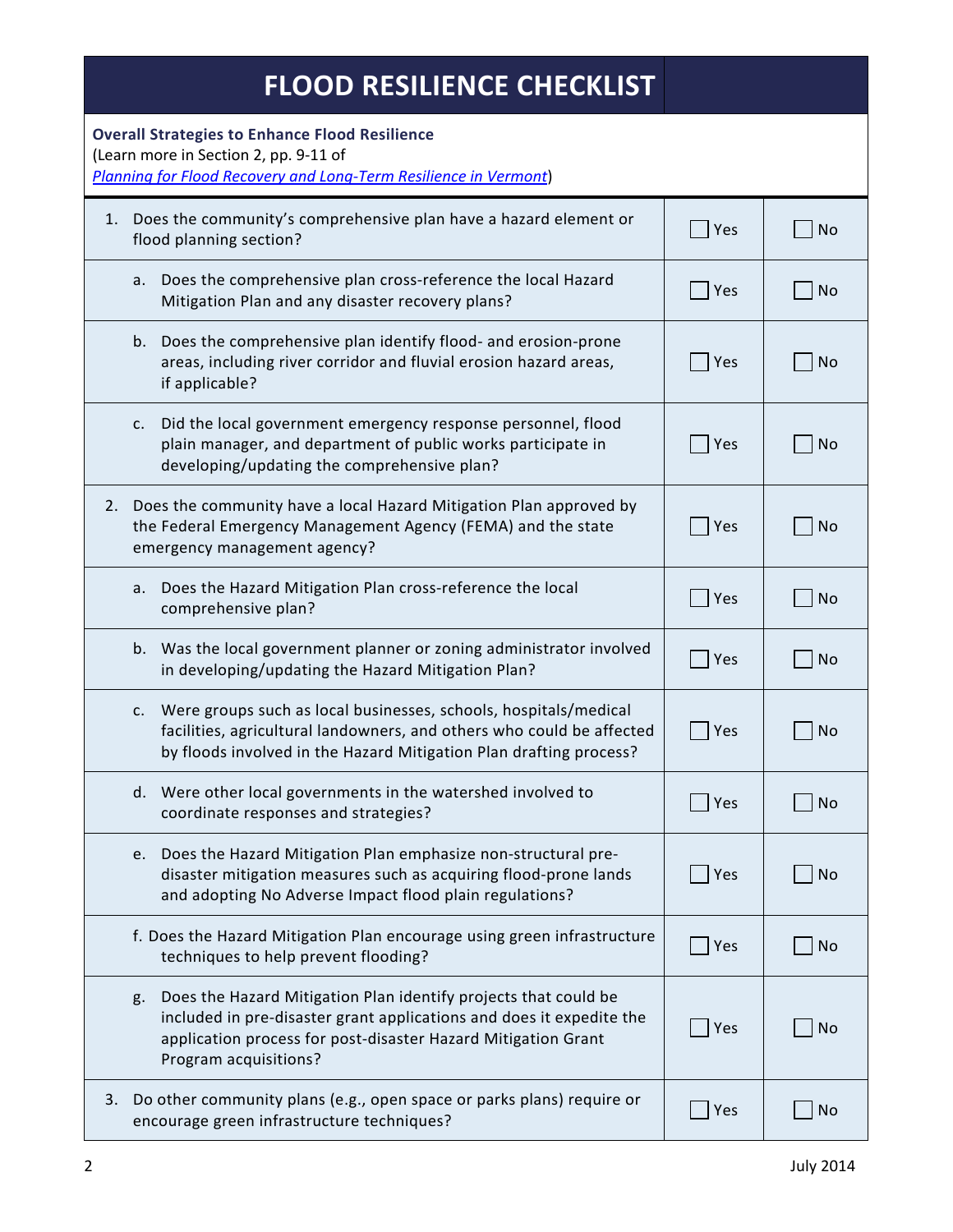| <b>FLOOD RESILIENCE CHECKLIST</b>                                                                                                                                                                                                                                                                         |     |           |  |
|-----------------------------------------------------------------------------------------------------------------------------------------------------------------------------------------------------------------------------------------------------------------------------------------------------------|-----|-----------|--|
| Do all community plans consider possible impacts of climate change on<br>4.<br>areas that are likely to be flooded?                                                                                                                                                                                       | Yes | No        |  |
| 5. Are structural flood mitigation approaches (such as repairing bridges,<br>culverts, and levees) and non-structural approaches (such as green<br>infrastructure) that require significant investment of resources<br>coordinated with local capital improvement plans and prioritized<br>in the budget? | Yes | <b>No</b> |  |
| 6. Does the community participate in the National Flood Insurance<br>Program Community Rating System?                                                                                                                                                                                                     | Yes | <b>No</b> |  |
| <b>Conserve Land and Discourage Development in River Corridors</b><br>(Learn more in Section 3.A, pp. 14-19 of<br><b>Planning for Flood Recovery and Long-Term Resilience in Vermont)</b>                                                                                                                 |     |           |  |
| 1. Has the community implemented non-regulatory strategies to conserve<br>land in river corridors, such as:                                                                                                                                                                                               |     |           |  |
| Acquisition of land (or conservation easements on land) to allow for<br>а.<br>stormwater absorption, river channel adjustment, or other flood<br>resilience benefits?                                                                                                                                     | Yes | <b>No</b> |  |
| Buyouts of properties that are frequently flooded?<br>b.                                                                                                                                                                                                                                                  | Yes | <b>No</b> |  |
| Transfer of development rights program that targets flood-prone<br>c.<br>areas as sending areas and safer areas as receiving areas?                                                                                                                                                                       | Yes | <b>No</b> |  |
| d. Tax incentives for conserving vulnerable land?                                                                                                                                                                                                                                                         | Yes | <b>No</b> |  |
| e. Incentives for restoring riparian and wetland vegetation in areas<br>subject to erosion and flooding?                                                                                                                                                                                                  | Yes | <b>No</b> |  |
| Has the community encouraged agricultural and other landowners to<br>2.<br>implement pre-disaster mitigation measures, such as:                                                                                                                                                                           |     |           |  |
| Storing hay bales and equipment in areas less likely to be flooded?<br>а. –                                                                                                                                                                                                                               | Yes | <b>No</b> |  |
| Installing ponds or swales to capture stormwater?<br>b.                                                                                                                                                                                                                                                   | Yes | <b>No</b> |  |
| Planting vegetation that can tolerate inundation?<br>c.                                                                                                                                                                                                                                                   | Yes | No        |  |
| d. Using land management practices to improve the capability of the<br>soil on their lands to retain water?                                                                                                                                                                                               | Yes | <b>No</b> |  |
| 3. Has the community adopted flood plain development limits that go<br>beyond FEMA's minimum standards for Special Flood Hazard Areas and<br>also prohibit or reduce any new encroachment and fill in river corridors<br>and Fluvial Erosion Hazard areas?                                                | Yes | No        |  |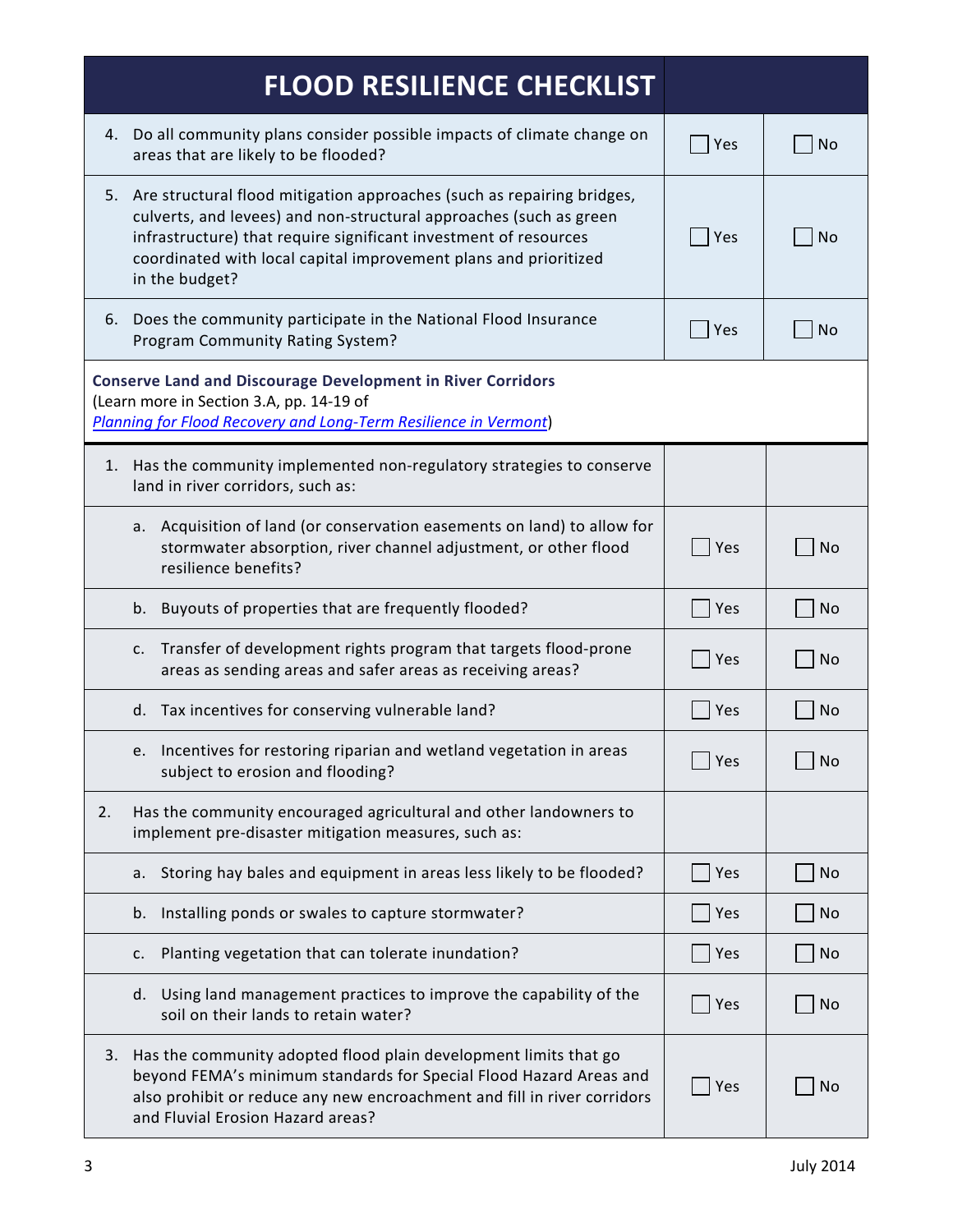| <b>FLOOD RESILIENCE CHECKLIST</b>                                                                                                                                                                                                                                     |     |           |
|-----------------------------------------------------------------------------------------------------------------------------------------------------------------------------------------------------------------------------------------------------------------------|-----|-----------|
| 4. Has the community implemented development regulations that<br>incorporate approaches and standards to protect land in vulnerable<br>areas, including:                                                                                                              |     |           |
| a. Fluvial erosion hazard zoning?                                                                                                                                                                                                                                     | Yes | <b>No</b> |
| b. Agricultural or open space zoning?                                                                                                                                                                                                                                 | Yes | <b>No</b> |
| Conservation or cluster subdivision ordinances, where appropriate?<br>c.                                                                                                                                                                                              | Yes | No        |
| d. Other zoning or regulatory tools that limit development in areas<br>subject to flooding, including river corridors and Special Flood<br>Hazard Areas?                                                                                                              | Yes | <b>No</b> |
| <b>Protect People, Buildings, and Facilities in Vulnerable Settlements</b><br>(Learn more in Section 3.B, pp. 19-26 of<br>Planning for Flood Recovery and Long-Term Resilience in Vermont)                                                                            |     |           |
| 1. Do the local comprehensive plan and Hazard Mitigation Plan identify<br>developed areas that have been or are likely to be flooded?                                                                                                                                 | Yes | <b>No</b> |
| If so, does the comprehensive plan discourage development in<br>а.<br>those areas or require strategies to reduce damage to buildings<br>during floods (such as elevating heating, ventilation, and air<br>conditioning (HVAC) systems and flood-proofing basements)? | Yes | No        |
| b. Does the Hazard Mitigation Plan identify critical facilities and<br>infrastructure that are located in vulnerable areas and should be<br>protected, repaired, or relocated (e.g., town facilities, bridges,<br>roads, and wastewater facilities)?                  | Yes | No        |
| Do land development regulations and building codes promote safer<br>2.<br>building and rebuilding in flood-prone areas? Specifically:                                                                                                                                 |     |           |
| Do zoning or flood plain regulations require elevation of two or<br>a.<br>more feet above base flood elevation?                                                                                                                                                       | Yes | <b>No</b> |
| b. Does the community have the ability to establish a temporary post-<br>disaster building moratorium on all new development?                                                                                                                                         | Yes | <b>No</b> |
| Have non-conforming use and structure standards been revised to<br>c.<br>encourage safer rebuilding in flood-prone areas?                                                                                                                                             | Yes | <b>No</b> |
| d. Has the community adopted the International Building Code or<br>American Society of Civil Engineers (ASCE) standards that promote<br>flood-resistant building?                                                                                                     | Yes | <b>No</b> |
| Does the community plan for costs associated with follow-up inspection<br>e.<br>and enforcement of land development regulations and building codes?                                                                                                                   | Yes | <b>No</b> |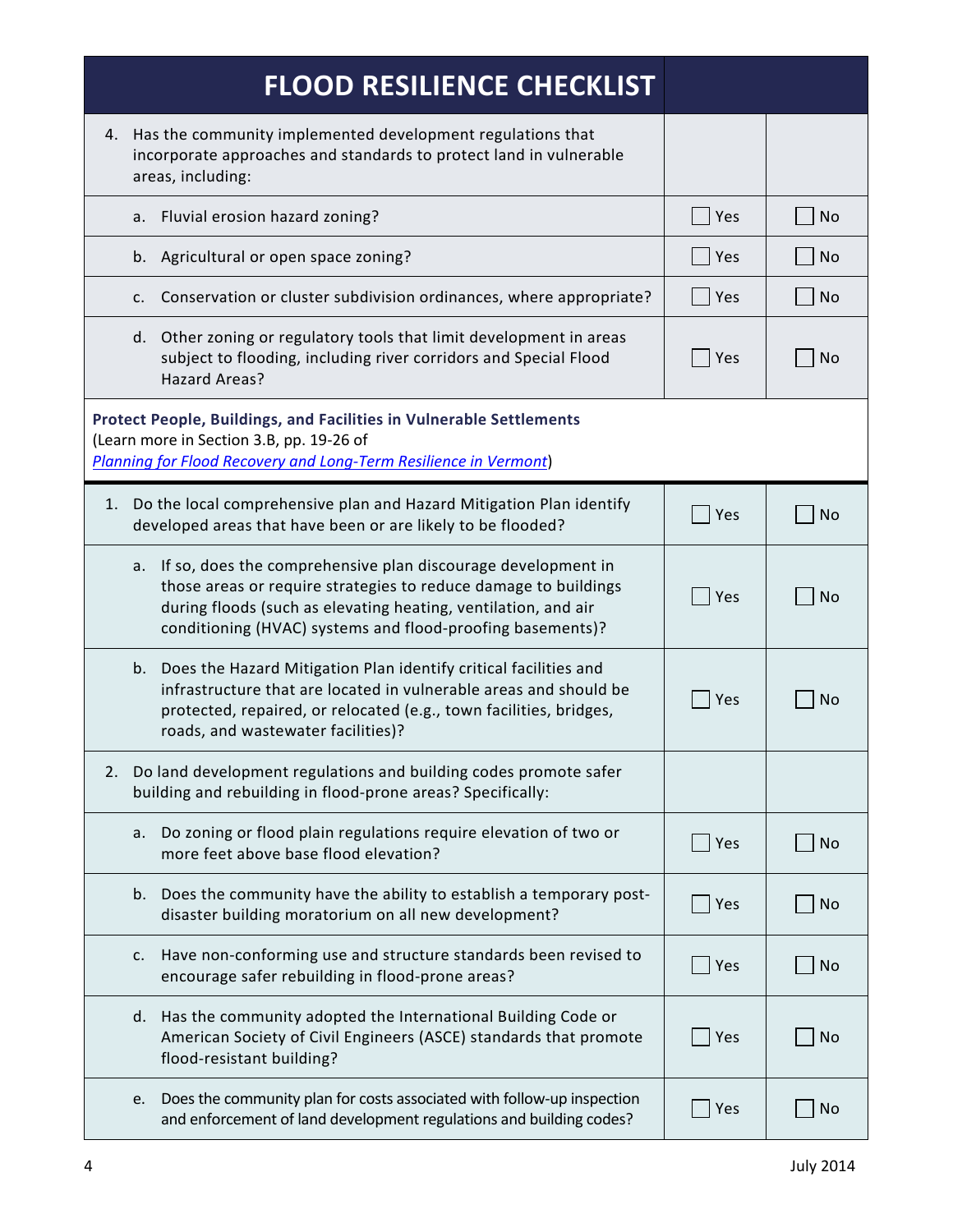|                                                                                                                                                                              | <b>FLOOD RESILIENCE CHECKLIST</b>                                                                                                                                                                                                                                                                                                                                               |     |           |
|------------------------------------------------------------------------------------------------------------------------------------------------------------------------------|---------------------------------------------------------------------------------------------------------------------------------------------------------------------------------------------------------------------------------------------------------------------------------------------------------------------------------------------------------------------------------|-----|-----------|
| 3.                                                                                                                                                                           | Does the community require developers who are rebuilding in<br>flood-prone locations to add additional flood storage capacity in any<br>new redevelopment projects such as adding new parks and open space<br>and allowing space along the river's edge for the river to move during<br>high-water events?                                                                      | Yes | <b>No</b> |
| 4.                                                                                                                                                                           | Is the community planning for development (e.g., parks, river-based<br>recreation) along the river's edge that will help connect people to the<br>river AND accommodate water during floods?                                                                                                                                                                                    | Yes | <b>No</b> |
| 5.                                                                                                                                                                           | Does the comprehensive plan or Hazard Mitigation Plan discuss<br>strategies to determine whether to relocate structures that have been<br>repeatedly flooded, including identifying an equitable approach for<br>community involvement in relocation decisions and potential funding<br>sources (e.g., funds from FEMA, stormwater utility, or special<br>assessment district)? | Yes | <b>No</b> |
| Plan for and Encourage New Development in Safer Areas<br>(Learn more in Section 3.C, pp. 26-27 of<br><b>Planning for Flood Recovery and Long-Term Resilience in Vermont)</b> |                                                                                                                                                                                                                                                                                                                                                                                 |     |           |
| 1.                                                                                                                                                                           | Does the local comprehensive plan or Hazard Mitigation Plan clearly<br>identify safer growth areas in the community?                                                                                                                                                                                                                                                            | Yes | <b>No</b> |
| 2.                                                                                                                                                                           | Has the community adopted policies to encourage development in<br>these areas?                                                                                                                                                                                                                                                                                                  | Yes | No        |
| 3.                                                                                                                                                                           | Has the community planned for new development in safer areas to<br>ensure that it is compact, walkable, and has a variety of uses?                                                                                                                                                                                                                                              | Yes | <b>No</b> |
|                                                                                                                                                                              | Has the community changed their land use codes and regulations to<br>allow for this type of development?                                                                                                                                                                                                                                                                        | Yes | <b>No</b> |
| 5.                                                                                                                                                                           | Have land development regulations been audited to ensure that<br>development in safer areas meets the community's needs for off-street<br>parking requirements, building height and density, front-yard setbacks<br>and that these regulations do not unintentionally inhibit development<br>in these areas?                                                                    | Yes | No        |
| 6.                                                                                                                                                                           | Do capital improvement plans and budgets support development in<br>preferred safer growth areas (e.g., through investment in wastewater<br>treatment facilities and roads)?                                                                                                                                                                                                     | Yes | <b>No</b> |
| 7.                                                                                                                                                                           | Have building codes been upgraded to promote more flood-resistant<br>building in safer locations?                                                                                                                                                                                                                                                                               | Yes | <b>No</b> |